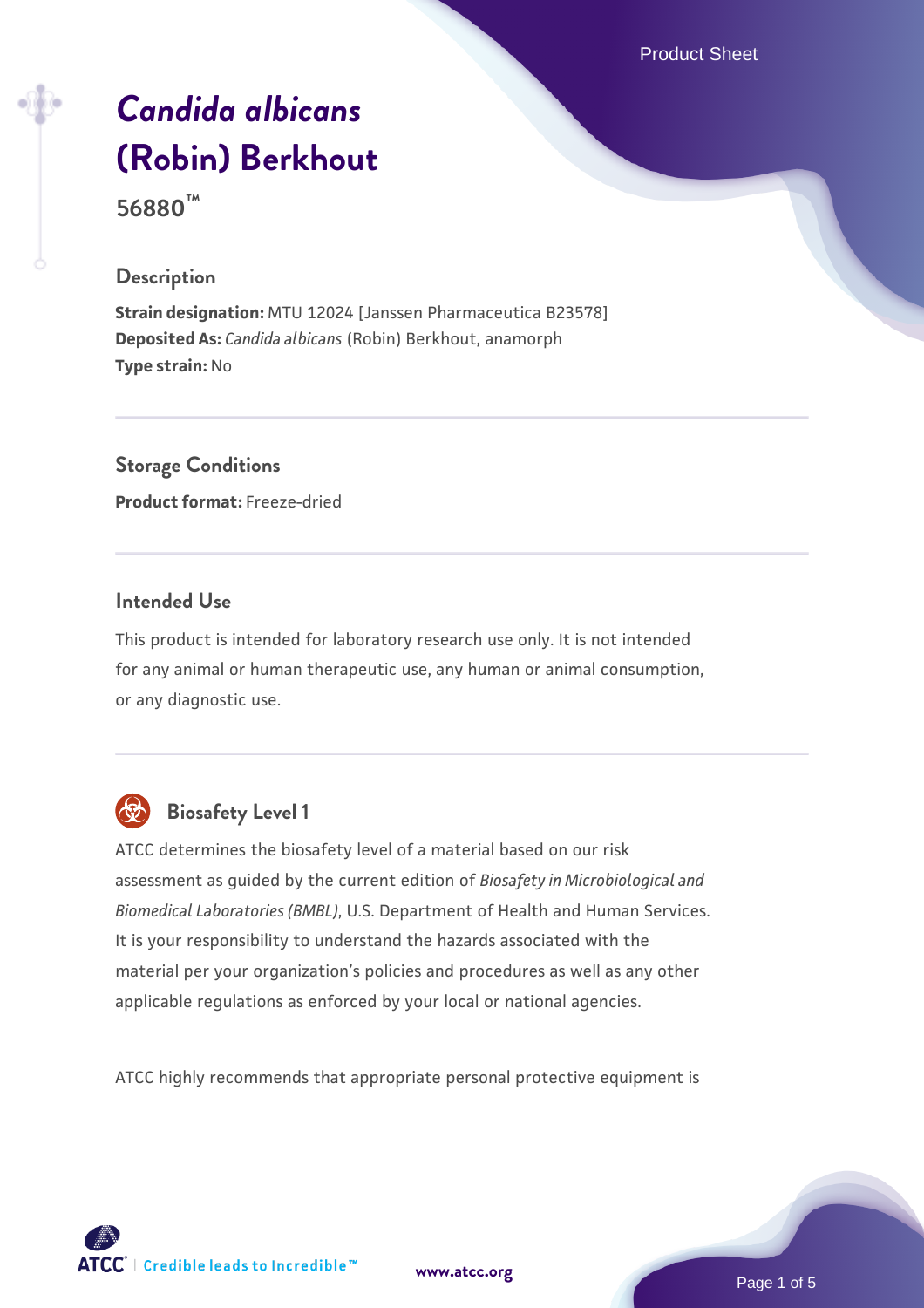#### **[Candida albicans](https://www.atcc.org/products/56880) [\(Robin\) Berkhout](https://www.atcc.org/products/56880) Candida albicans** (Robin) Berkhout **56880**

always used when handling vials. For cultures that require storage in liquid nitrogen, it is important to note that some vials may leak when submersed in liquid nitrogen and will slowly fill with liquid nitrogen. Upon thawing, the conversion of the liquid nitrogen back to its gas phase may result in the vial exploding or blowing off its cap with dangerous force creating flying debris. Unless necessary, ATCC recommends that these cultures be stored in the vapor phase of liquid nitrogen rather than submersed in liquid nitrogen.

### **Certificate of Analysis**

For batch-specific test results, refer to the applicable certificate of analysis that can be found at www.atcc.org.

# **Growth Conditions**

**Medium:**  [ATCC Medium 200: YM agar or YM broth](https://www.atcc.org/-/media/product-assets/documents/microbial-media-formulations/2/0/0/atcc-medium-200.pdf?rev=ac40fd74dc13433a809367b0b9da30fc) **Temperature:** 25°C

#### **Handling Procedures**

1. Open vial according to enclosed instructions.

2. From a single test tube of sterile distilled water (5 to 6 ml), withdraw approximately 0.5 to 1.0 ml with a Pasteur or 1.0 ml pipette and use to rehydrate the pellet.

3. Aseptically transfer the rehydrated pellet back into the test tube with sterile distilled water. Mix well.

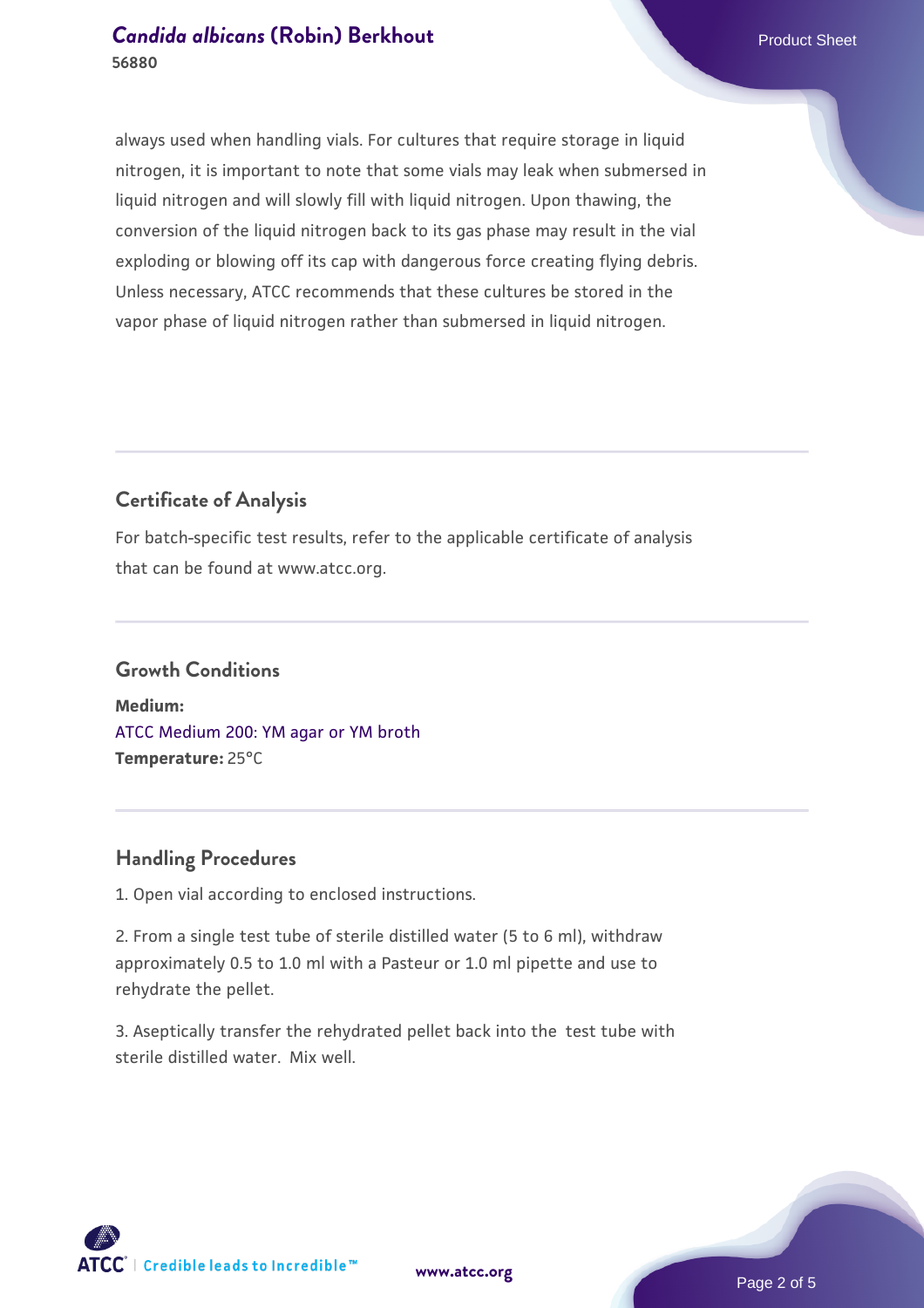# **[Candida albicans](https://www.atcc.org/products/56880) [\(Robin\) Berkhout](https://www.atcc.org/products/56880) Product Sheet** Product Sheet **56880**

4. Let the test tube sit for at least 2 hours.

5. Mix the suspension well. Use several drops to inoculate a test tube of slant or a plate with recommended medium.

6. Incubate the test tube or plate at the temperature recommended.

#### **Notes**

Additional information on this culture is available on the ATCC web site at www.atcc.org.

#### **Material Citation**

If use of this material results in a scientific publication, please cite the material in the following manner: *Candida albicans* (Robin) Berkhout (ATCC 56880)

#### **References**

References and other information relating to this material are available at www.atcc.org.

#### **Warranty**

The product is provided 'AS IS' and the viability of ATCC® products is warranted for 30 days from the date of shipment, provided that the customer has stored and handled the product according to the information included on the product information sheet, website, and Certificate of Analysis. For living cultures, ATCC lists the media formulation and reagents that have been found to be effective for the product. While other

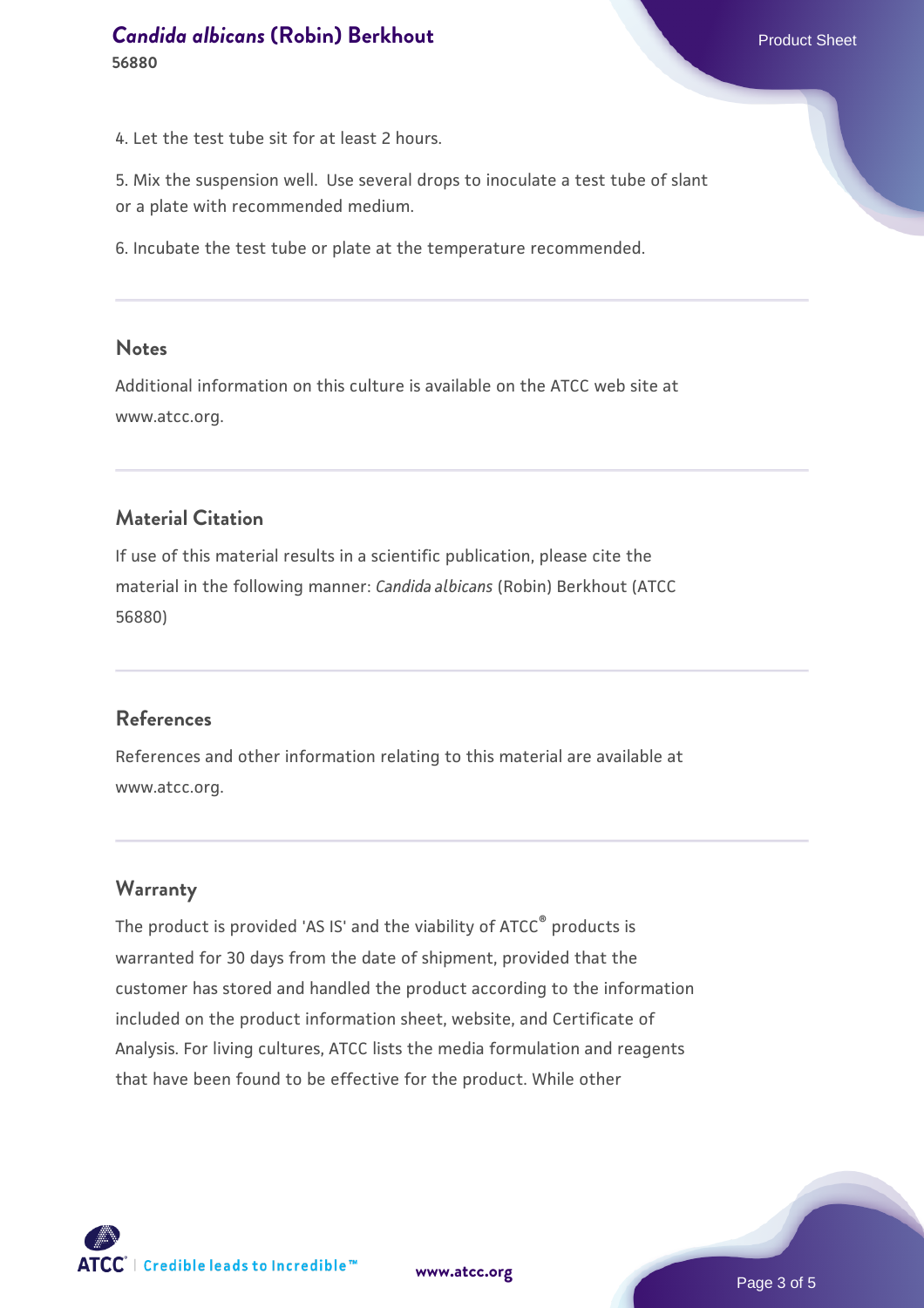#### **[Candida albicans](https://www.atcc.org/products/56880) [\(Robin\) Berkhout](https://www.atcc.org/products/56880) Candida albicans** (Robin) Berkhout **56880**

unspecified media and reagents may also produce satisfactory results, a change in the ATCC and/or depositor-recommended protocols may affect the recovery, growth, and/or function of the product. If an alternative medium formulation or reagent is used, the ATCC warranty for viability is no longer valid. Except as expressly set forth herein, no other warranties of any kind are provided, express or implied, including, but not limited to, any implied warranties of merchantability, fitness for a particular purpose, manufacture according to cGMP standards, typicality, safety, accuracy, and/or noninfringement.

#### **Disclaimers**

This product is intended for laboratory research use only. It is not intended for any animal or human therapeutic use, any human or animal consumption, or any diagnostic use. Any proposed commercial use is prohibited without a license from ATCC.

While ATCC uses reasonable efforts to include accurate and up-to-date information on this product sheet, ATCC makes no warranties or representations as to its accuracy. Citations from scientific literature and patents are provided for informational purposes only. ATCC does not warrant that such information has been confirmed to be accurate or complete and the customer bears the sole responsibility of confirming the accuracy and completeness of any such information.

This product is sent on the condition that the customer is responsible for and assumes all risk and responsibility in connection with the receipt, handling, storage, disposal, and use of the ATCC product including without limitation taking all appropriate safety and handling precautions to minimize health or environmental risk. As a condition of receiving the material, the customer agrees that any activity undertaken with the ATCC product and any progeny or modifications will be conducted in compliance with all applicable laws, regulations, and guidelines. This product is provided 'AS IS' with no representations or warranties whatsoever except as expressly set forth herein and in no event shall ATCC, its parents, subsidiaries, directors, officers,